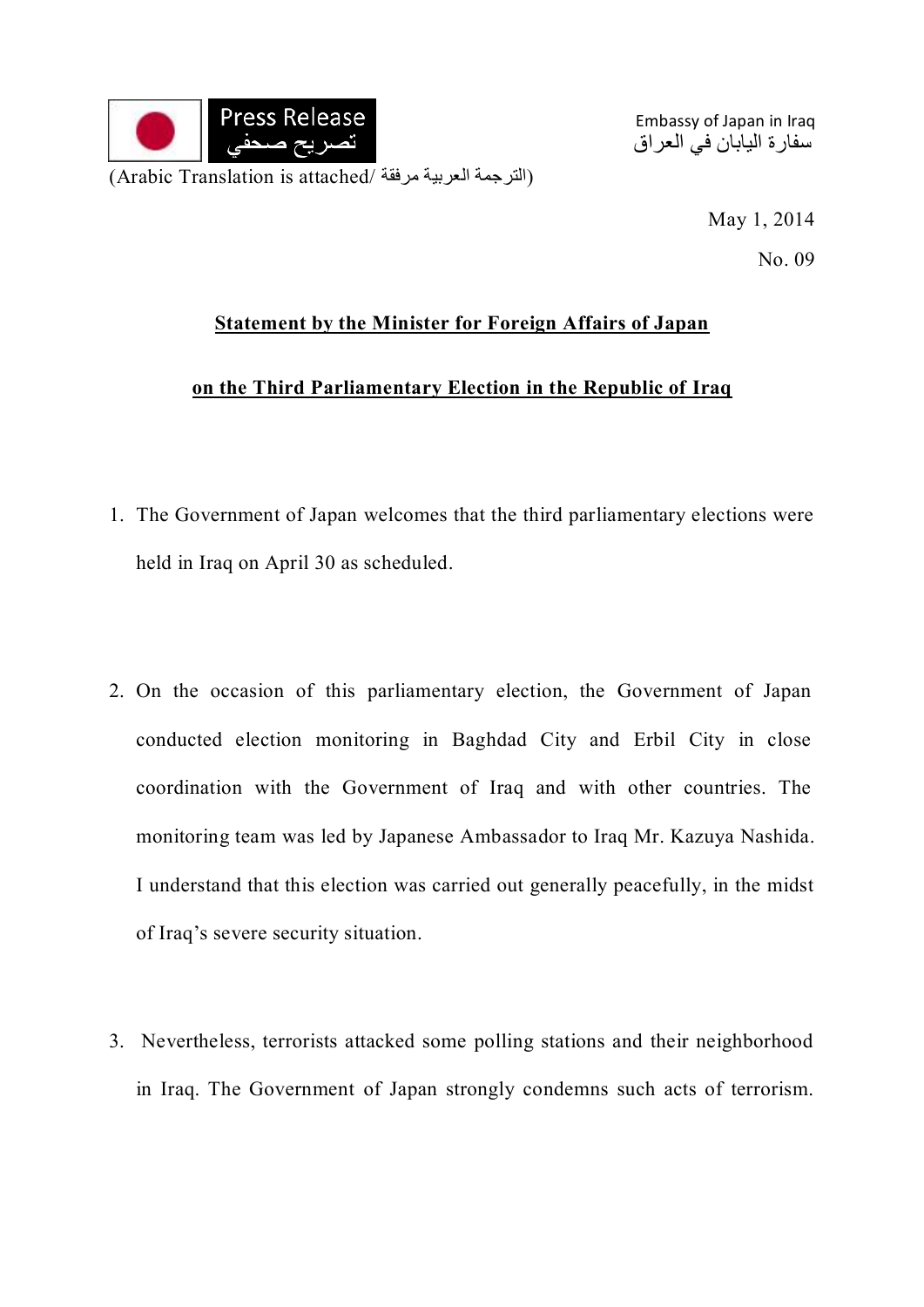

The Government of Japan also extends its condolences to the victims of the terrorism and their bereaved families, and offers its sympathies to those injured.

4. The Government of Japan hopes that the process up to the announcement of the final results, including counting and tallying ballots and responding to complaints, will proceed in a fair, prompt and peaceful manner, and that a new administration will be inaugurated promptly. Additionally, the Government of Japan hopes that this election will pave the way for further national reconciliation, stability and development in Iraq.

(END)